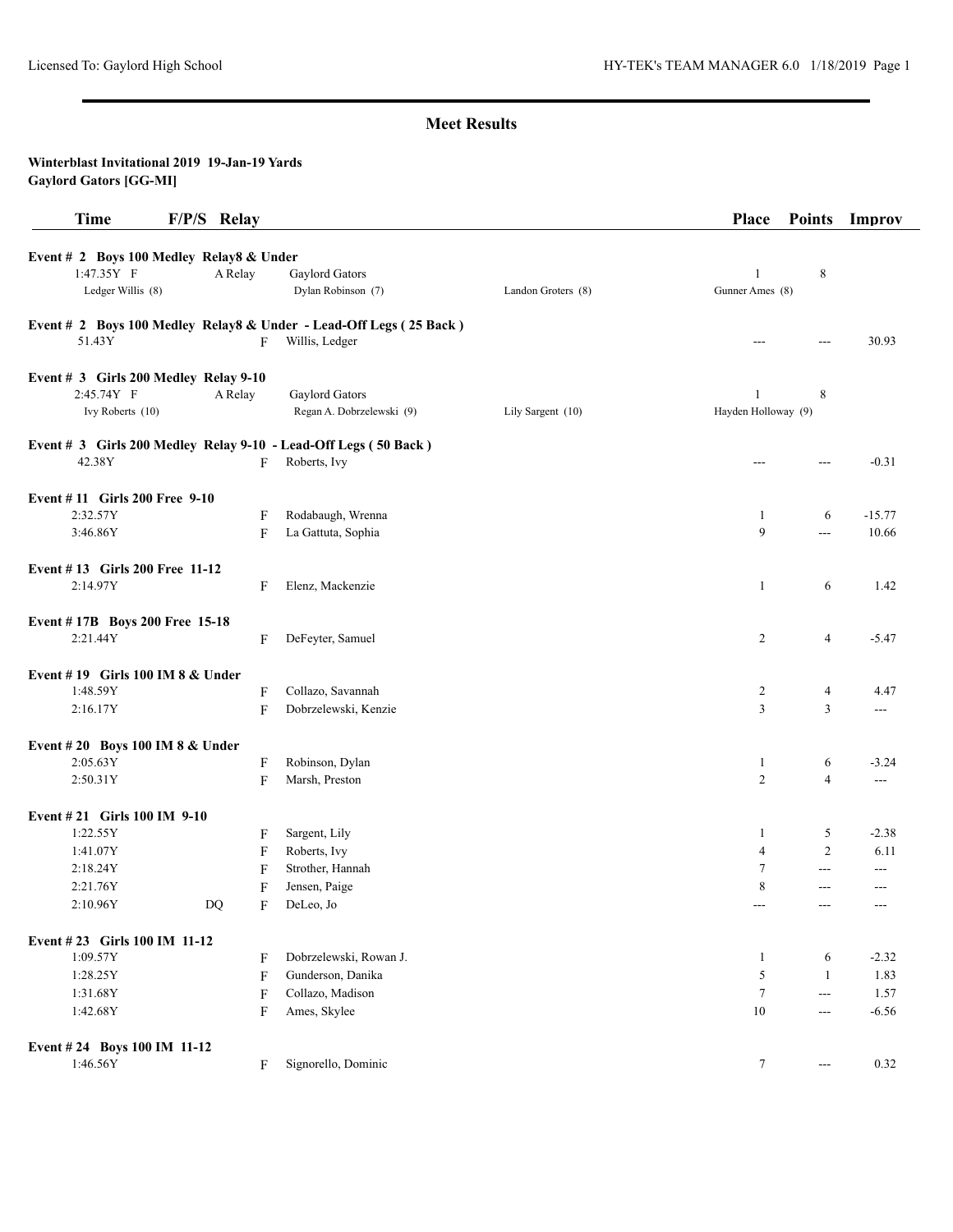| <b>Time</b>                       | F/P/S Relay               |                        | Place          | <b>Points</b>  | Improv  |
|-----------------------------------|---------------------------|------------------------|----------------|----------------|---------|
| Event #29 Girls 25 Free 8 & Under |                           |                        |                |                |         |
| 21.85Y                            | F                         | Squire, Adeline        | 9              | $\sim$ $\sim$  | $-1.73$ |
| 22.19Y                            | $\boldsymbol{\mathrm{F}}$ | Deuel, Violet          | 10             | $\overline{a}$ | $-0.29$ |
| 24.53Y                            | F                         | Zaleski, Brooklyn      | 16             | $\frac{1}{2}$  | $-1.47$ |
| 26.96Y                            | F                         | Squire, Sophia         | 22             | $\frac{1}{2}$  | 0.08    |
| 31.06Y                            | F                         | Holloway, Leah         | 24             | $\overline{a}$ | 4.13    |
| Event #30 Boys 25 Free 8 & Under  |                           |                        |                |                |         |
| 16.78Y                            | F                         | Willis, Ledger         | 1              | 6              | $-0.50$ |
| 25.50Y                            | F                         | Ames, Gunner           | 6              | $\sim$ $\sim$  | $-1.69$ |
| Event #31 Girls 50 Free 9-10      |                           |                        |                |                |         |
| 34.38Y                            | F                         | Rodabaugh, Wrenna      | $\mathbf{1}$   | 6              | 0.36    |
| 38.48Y                            | $\boldsymbol{\mathrm{F}}$ | Dobrzelewski, Regan A. | $\overline{4}$ | $\overline{c}$ | 1.31    |
| 39.68Y                            | F                         | Holloway, Hayden       | $\overline{7}$ | $\sim$ $\sim$  | 2.75    |
| 46.70Y                            | $\boldsymbol{\mathrm{F}}$ | Case, Savannah         | 14             | $\overline{a}$ | 1.52    |
| 46.71Y                            | F                         | Strother, Hannah       | 15             | $\sim$ $\sim$  | 2.15    |
| Event #33 Girls 50 Free 11-12     |                           |                        |                |                |         |
| 26.99Y                            | F                         | Elenz, Mackenzie       | 1              | 6              | $-0.21$ |
| 33.86Y                            | F                         | Miller, Kahliya        | 6              | $\overline{a}$ | $-0.02$ |
| 34.53Y                            | $\boldsymbol{\mathrm{F}}$ | Gunderson, Danika      | 8              | $\sim$ $\sim$  | 1.11    |
| 38.56Y                            | $\boldsymbol{\mathrm{F}}$ | Ames, Skylee           | 13             | $\frac{1}{2}$  | 2.00    |
| 39.35Y                            | F                         | Campeau, Bria          | 14             | $---$          | $-0.54$ |
| Event #34 Boys 50 Free 11-12      |                           |                        |                |                |         |
| 42.91Y                            | F                         | Hanes, Cody            | 17             | $\frac{1}{2}$  | $-4.23$ |
| 59.48Y                            | F                         | Marsh, Chandler        | 19             | $\frac{1}{2}$  | 5.96    |
| Event #35 Girls 50 Free 13-14     |                           |                        |                |                |         |
| 29.12Y                            | F                         | Hella, Kylie           | 3              | 3              | $-0.10$ |
| 39.07Y                            | $\boldsymbol{\mathrm{F}}$ | Wilson, Ciara          | 12             | $\sim$ $\sim$  | 0.17    |
| 44.06Y                            | F                         | Topp, Emma             | 13             | $\frac{1}{2}$  | $-2.10$ |
| Event #36 Boys 50 Free 13-14      |                           |                        |                |                |         |
| 31.16Y                            | F                         | Ames, Logan            | 4              | $\overline{c}$ | $-0.71$ |
| 31.34Y                            | $\boldsymbol{\mathrm{F}}$ | Marsh, Cole            | 6              | $\overline{a}$ | 1.21    |
| Event #37 Girls 50 Free 15-18     |                           |                        |                |                |         |
| 29.60Y                            | F                         | Reynolds, Rebecca      | $\overline{c}$ | $\overline{4}$ | 0.31    |
| 30.28Y                            | F                         | James, Maizy           | $\mathfrak{Z}$ | $\mathfrak{Z}$ | 1.47    |
| 31.93Y                            | F                         | Elenz, Caitlyn         | 6              | $\sim$ $\sim$  | 0.29    |
| 32.50Y                            | F                         | Topp, Grace            | 8              | $\sim$ $\sim$  | $-3.36$ |
| Event #38 Boys 50 Free 15 & Over  |                           |                        |                |                |         |
| 21.64Y                            | F                         | Pecoraro, Gabriele     | $\mathbf{1}$   | 6              | $-0.09$ |
| 25.00Y                            | F                         | Bennett, Ryne          | $\sqrt{2}$     | $\overline{4}$ | $-0.20$ |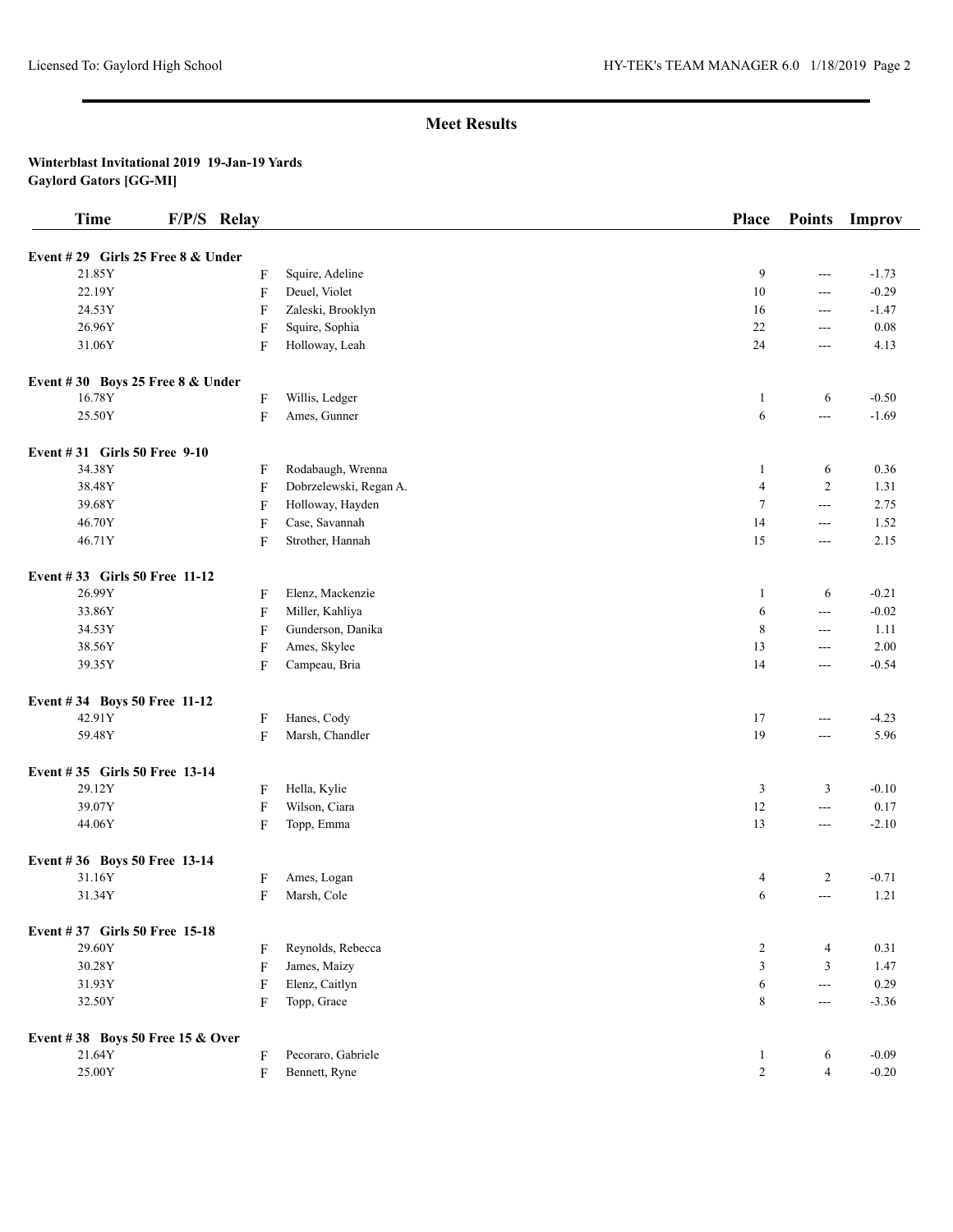| <b>Time</b><br>F/P/S Relay            |                           |                                          | <b>Place</b>        | <b>Points</b>  | Improv          |
|---------------------------------------|---------------------------|------------------------------------------|---------------------|----------------|-----------------|
| Event #39 Girls 25 Fly 8 & Under      |                           |                                          |                     |                |                 |
| 24.94Y                                | F                         | Collazo, Savannah                        | 3                   | 3              | 1.60            |
| 25.44Y                                | $\boldsymbol{\mathrm{F}}$ | Rodabaugh, Mikayla                       | $\overline{4}$      | $\sqrt{2}$     | $-0.68$         |
| 30.47Y                                | F                         | Squire, Adeline                          | 8                   | $---$          | $-4.37$         |
| Event #40 Boys 25 Fly 8 & Under       |                           |                                          |                     |                |                 |
| 22.56Y                                | F                         | Willis, Ledger                           | 1                   | 6              | $-0.69$         |
| 30.40Y                                | $\boldsymbol{\mathrm{F}}$ | Robinson, Dylan                          | $\overline{4}$      | $\overline{c}$ | 3.02            |
| 33.25Y                                | F                         | Groters, Landon                          | 5                   | $\mathbf{1}$   | 5.44            |
|                                       |                           |                                          |                     |                |                 |
| Event #41 Girls 50 Fly 9-10<br>35.40Y |                           | Sargent, Lily                            |                     |                |                 |
| 45.39Y                                | F                         |                                          | 1<br>$\mathfrak{Z}$ | 6<br>3         | $-0.41$<br>0.55 |
|                                       | F                         | Holloway, Hayden                         | $\overline{4}$      | $\overline{c}$ |                 |
| 45.43Y<br>1:07.72Y                    | ${\bf F}$<br>F            | Dobrzelewski, Regan A.<br>Case, Savannah | 11                  | ---            | 1.20<br>$---$   |
|                                       |                           |                                          |                     |                |                 |
| Event #43 Girls 50 Fly 11-12          |                           |                                          |                     |                |                 |
| 42.69Y                                | F                         | Collazo, Madison                         | 5                   | $\mathbf{1}$   | 0.19            |
| 54.54Y                                | F                         | Jenkins, Madison                         | $\tau$              | $ -$           | $-1.96$         |
| Event #44 Boys 50 Fly 11-12           |                           |                                          |                     |                |                 |
| 52.15Y                                | F                         | zaleski, Kaleb                           | 6                   | $---$          | $-8.92$         |
| 53.18Y                                | F                         | Signorello, Dominic                      | $\tau$              | ---            | $-5.43$         |
| Event #45 Girls 100 Fly 13-14         |                           |                                          |                     |                |                 |
| 1:21.95Y                              | F                         | Hella, Kylie                             | 2                   | $\overline{4}$ | $--$            |
| Event #48 Boys 100 Fly 15 & Over      |                           |                                          |                     |                |                 |
| 52.03Y                                | F                         | Pecoraro, Gabriele                       | $\mathbf{1}$        | 6              | 0.40            |
| 1:21.81Y                              | F                         | DeFeyter, Samuel                         | $\overline{2}$      | $\overline{4}$ | $-5.18$         |
| Event #51A Girls 500 Free 15-18       |                           |                                          |                     |                |                 |
| 6:59.88Y                              | F                         | James, Maizy                             | 2                   | $\overline{4}$ | 54.95           |
| Event #53 Girls 50 Free 8 & Under     |                           |                                          |                     |                |                 |
| 44.92Y                                | F                         | Rodabaugh, Mikayla                       | 3                   | 3              | $-4.44$         |
| 54.77Y                                | F                         | Deuel, Violet                            | 8                   | ---            | $-7.08$         |
| 58.46Y                                | F                         | Zaleski, Brooklyn                        | $10\,$              | $\sim$ $\sim$  | $-8.05$         |
| Event #54 Boys 50 Free 8 & Under      |                           |                                          |                     |                |                 |
| 52.38Y                                | F                         | Marsh, Preston                           | 3                   | 3              | 0.21            |
| 1:09.74Y                              | F                         | Ames, Gunner                             | $\tau$              | $\overline{a}$ | 3.59            |
| Event #55 Girls 100 Free 9-10         |                           |                                          |                     |                |                 |
| 1:14.50Y                              | F                         | Rodabaugh, Wrenna                        | $\mathbf{1}$        | 6              | $-3.48$         |
| 1:22.33Y                              | F                         | Roberts, Ivy                             | $\overline{4}$      | $\overline{c}$ | $-0.23$         |
| 1:45.85Y                              | F                         | La Gattuta, Sophia                       | 7                   | $\overline{a}$ | 9.29            |
| 1:58.56Y                              | F                         | Jensen, Paige                            | 10                  | $--$           | $-8.08$         |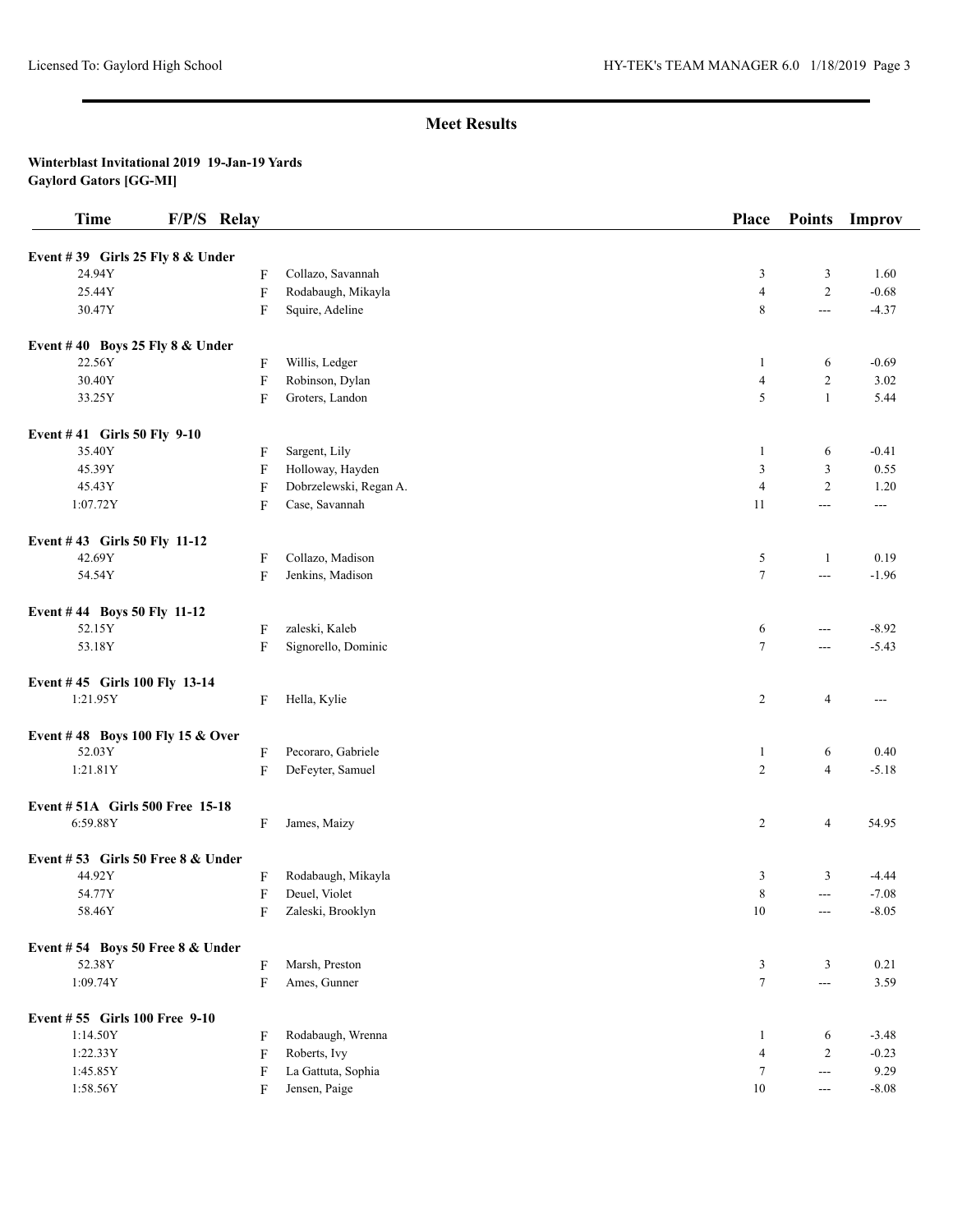| <b>Time</b>                        | F/P/S Relay               |                        | <b>Place</b>   | <b>Points</b>            | Improv  |
|------------------------------------|---------------------------|------------------------|----------------|--------------------------|---------|
| Event #57 Girls 100 Free 11-12     |                           |                        |                |                          |         |
| 1:03.35Y                           | F                         | Dobrzelewski, Rowan J. | $\overline{2}$ | $\overline{4}$           | $-1.05$ |
| 1:23.14Y                           | F                         | Collazo, Madison       | 5              | $\mathbf{1}$             | $-0.35$ |
| Event #58 Boys 100 Free 11-12      |                           |                        |                |                          |         |
| 1:39.34Y                           | F                         | zaleski, Kaleb         | 10             | $\sim$ $\sim$            | $-2.31$ |
| 2:13.38Y                           | F                         | Marsh, Chandler        | 11             | $\overline{a}$           | 0.39    |
| Event #59 Girls 100 Free 13-14     |                           |                        |                |                          |         |
| 1:32.72Y                           | $\boldsymbol{\mathrm{F}}$ | Wilson, Ciara          | 8              | $\overline{a}$           | $-3.94$ |
| 1:40.78Y                           | F                         | Topp, Emma             | 9              | $\overline{a}$           | $-4.19$ |
| Event # 60 Boys 100 Free 13-14     |                           |                        |                |                          |         |
| 1:09.12Y                           | F                         | Ames, Logan            | $\overline{4}$ | $\overline{c}$           | $-1.86$ |
| 1:12.17Y                           | $\boldsymbol{\mathrm{F}}$ | Marsh, Cole            | $\,8\,$        | $\overline{a}$           | 1.16    |
| Event # 61 Girls 100 Free 15-18    |                           |                        |                |                          |         |
| 1:03.34Y                           | F                         | Reynolds, Rebecca      | $\overline{2}$ | $\overline{4}$           | $-2.11$ |
| 1:13.28Y                           | F                         | Topp, Grace            | 6              | $\hspace{0.05cm} \ldots$ | $-4.78$ |
| 1:14.86Y                           | F                         | Elenz, Caitlyn         | 7              | $\overline{a}$           | 1.99    |
| Event # 62 Boys 100 Free 15-18     |                           |                        |                |                          |         |
| 47.49Y                             | F                         | Pecoraro, Gabriele     | -1             | 6                        | ---     |
| 56.57Y                             | F                         | Lopes, Gui             | $\overline{2}$ | $\overline{4}$           | $--$    |
| 58.56Y                             | F                         | Bennett, Ryne          | $\overline{3}$ | $\overline{3}$           | 2.10    |
| Event # 63 Girls 25 Back 8 & Under |                           |                        |                |                          |         |
| 21.60Y                             | F                         | Squire, Adeline        | $\mathbf{1}$   | 6                        | $-4.90$ |
| 22.16Y                             | F                         | Collazo, Savannah      | $\mathfrak{Z}$ | $\mathfrak{Z}$           | 1.03    |
| 23.62Y                             | F                         | Dobrzelewski, Kenzie   | $\tau$         | $\overline{a}$           | $-1.69$ |
| 26.10Y                             | F                         | Squire, Sophia         | 9              | $\sim$ $\sim$            | $-1.44$ |
| 31.69Y                             | F                         | Zaleski, Brooklyn      | 17             | $\qquad \qquad -$        | 3.41    |
| 32.50Y                             | F                         | Holloway, Leah         | 19             | $- - -$                  | $-0.62$ |
| Event #64 Boys 25 Back 8 & Under   |                           |                        |                |                          |         |
| 20.22Y                             | F                         | Willis, Ledger         | $\mathbf{1}$   | 6                        | $-0.28$ |
| 27.35Y                             | F                         | Groters, Landon        | 5              | $\mathbf{1}$             | 0.51    |
| Event # 65 Girls 50 Back 9-10      |                           |                        |                |                          |         |
| 42.43Y                             | $\mathbf F$               | Roberts, Ivy           | $\overline{4}$ | $\overline{c}$           | $-0.26$ |
| 45.00Y                             | F                         | Holloway, Hayden       | 9              | $\sim$ $\sim$            | $-1.24$ |
| 56.88Y                             | F                         | Strother, Hannah       | 18             | $\scriptstyle\cdots$     | 1.73    |
| 58.80Y                             | $\mathbf{F}$              | Jensen, Paige          | $20\,$         | $- - -$                  | $-0.66$ |
| 1:00.37Y                           | F                         | DeLeo, Jo              | 22             | $---$                    | $-4.90$ |
| Event # 67 Girls 50 Back 11-12     |                           |                        |                |                          |         |
| 32.32Y                             | F                         | Elenz, Mackenzie       | $\mathbf{1}$   | 6                        | 0.27    |
| 40.63Y                             | $\mathbf{F}$              | Miller, Kahliya        | 6              | $\overline{a}$           | 0.07    |
| 45.84Y                             | F                         | Jenkins, Madison       | 13             | $\sim$ $\sim$            | $-1.71$ |
| 47.84Y                             | F                         | Ames, Skylee           | 14             | $\sim$ $\sim$            | $-0.24$ |
| 48.63Y                             | F                         | Campeau, Bria          | 17             | $- - -$                  | $-5.31$ |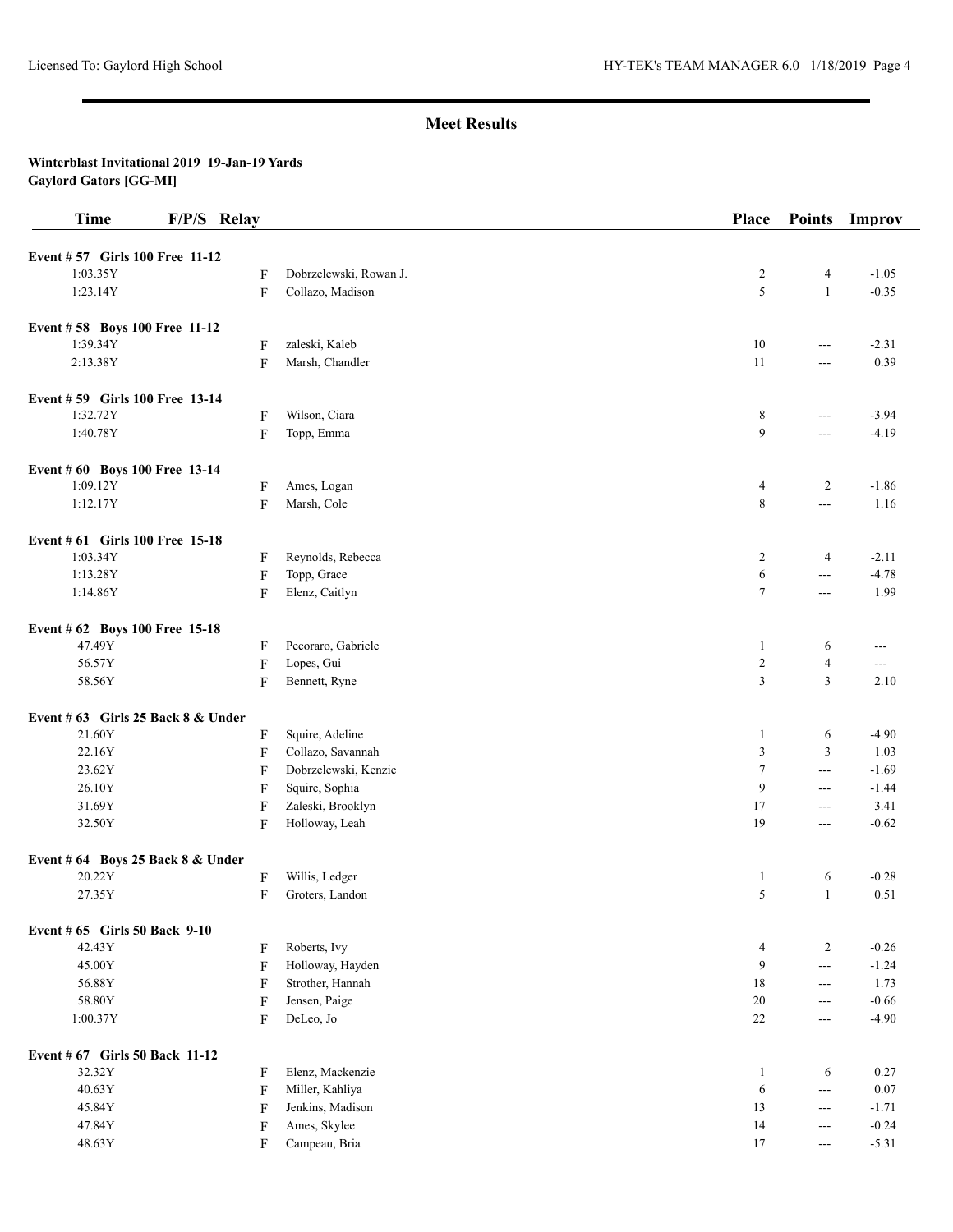| <b>Time</b>                           | F/P/S Relay                 |                        | Place          | <b>Points</b>     | <b>Improv</b>         |
|---------------------------------------|-----------------------------|------------------------|----------------|-------------------|-----------------------|
| Event # 68 Boys 50 Back 11-12         |                             |                        |                |                   |                       |
| 45.34Y                                | F                           | Signorello, Dominic    | 5              | $\mathbf{1}$      | $-2.13$               |
| 54.54Y                                | $\boldsymbol{\mathrm{F}}$   | Hanes, Cody            | 12             | $\frac{1}{2}$     | $-0.06$               |
| 1:05.45Y                              | F                           | Marsh, Chandler        | 14             | $---$             | 3.76                  |
| Event # 69 Girls 100 Back 13-14       |                             |                        |                |                   |                       |
| 1:50.54Y                              | F                           | Wilson, Ciara          | 8              | $---$             | $- - -$               |
| 2:08.44Y                              | F                           | Topp, Emma             | 9              | ---               | $-5.64$               |
| Event #70 Boys 100 Back 13-14         |                             |                        |                |                   |                       |
| 1:21.32Y                              | F                           | Ames, Logan            | 3              | 3                 | $\scriptstyle \cdots$ |
| 1:24.22Y                              | F                           | Marsh, Cole            | 6              | $-$               | $-1.09$               |
| Event #71 Girls 100 Back 15-18        |                             |                        |                |                   |                       |
| 1:16.91Y                              | F                           | James, Maizy           | $\overline{4}$ | $\overline{c}$    | 4.67                  |
| 1:22.47Y                              | F                           | Topp, Grace            | $\tau$         | ---               | 4.61                  |
| Event #72 Boys 100 Back 15 & Over     |                             |                        |                |                   |                       |
| 1:07.49Y                              | F                           | Lopes, Gui             | $\mathbf{1}$   | 6                 | 0.91                  |
| 1:09.66Y                              | F                           | Bennett, Ryne          | $\overline{c}$ | $\overline{4}$    | 2.58                  |
| 1:28.90Y                              | F                           | DeFeyter, Samuel       | 5              | $\mathbf{1}$      | 7.50                  |
| Event #73 Girls 25 Breast $8 &$ Under |                             |                        |                |                   |                       |
| 31.88Y                                | F                           | Rodabaugh, Mikayla     | $\tau$         | $--$              | 2.38                  |
| 34.59Y                                | F                           | Deuel, Violet          | 11             | $---$             | 0.46                  |
| 36.78Y                                | F                           | Dobrzelewski, Kenzie   | 14             | $---$             | $-5.95$               |
| 38.53Y                                | F                           | Squire, Sophia         | 16             | $---$             | $-20.52$              |
| 45.53Y                                | F                           | Holloway, Leah         | 17             | $---$             | 1.03                  |
| Event #74 Boys 25 Breast 8 & Under    |                             |                        |                |                   |                       |
| 31.16Y                                | F                           | Robinson, Dylan        | 3              | 3                 | $-0.90$               |
| 33.16Y                                | F                           | Groters, Landon        | $\overline{4}$ | $\overline{c}$    | 1.79                  |
| 40.03Y                                | F                           | Marsh, Preston         | 7              | ---               | $\scriptstyle \cdots$ |
| 51.95Y                                | F                           | Ames, Gunner           | 9              | $---$             | ---                   |
| Event #75 Girls 50 Breast 9-10        |                             |                        |                |                   |                       |
| 42.52Y                                | F                           | Sargent, Lily          | 1              | 6                 | $-0.84$               |
| 50.72Y                                | F                           | Dobrzelewski, Regan A. | 6              | $\qquad \qquad -$ | 1.38                  |
| 1:00.62Y                              | F                           | Case, Savannah         | 9              | $---$             | $-3.79$               |
| 1:01.39Y                              | F                           | DeLeo, Jo              | 10             | $---$             | 1.18                  |
| 1:05.82Y                              | $\mathbf{D}\mathbf{Q}$<br>F | La Gattuta, Sophia     | $\frac{1}{2}$  | ---               | ---                   |
| Event #77 Girls 50 Breast 11-12       |                             |                        |                |                   |                       |
| 35.83Y                                | F                           | Dobrzelewski, Rowan J. | $\mathbf{1}$   | 6                 | 0.21                  |
| 44.56Y                                | F                           | Miller, Kahliya        | 4              | $\overline{c}$    | 1.15                  |
| 46.44Y                                | F                           | Gunderson, Danika      | 6              | $\frac{1}{2}$     | 0.62                  |
| 52.00Y                                | F                           | Jenkins, Madison       | 12             | ---               | $0.01\,$              |
| 1:08.55Y                              | F                           | Campeau, Bria          | $15\,$         | $---$             | $-0.37$               |